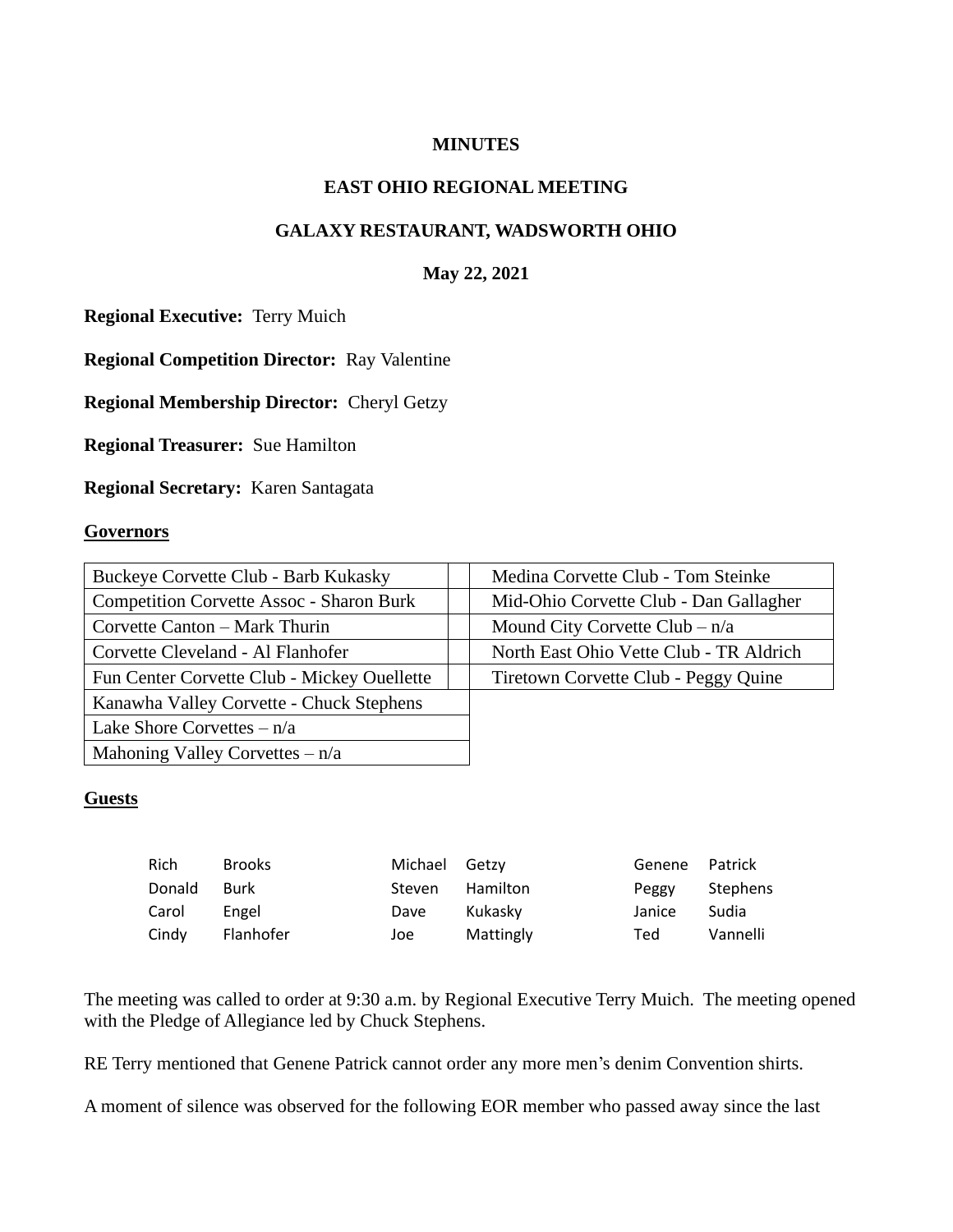meeting --

Ron Brown – Kanawha Valley Corvette Wayne Davidhizer – Mid-Ohio Corvette Club

NOTE: RE Terry is changing the order of the meeting so that he will be able to attend the viewing of Wayne.

The Board introduced themselves, followed by the Governors and guests.

**Secretary (Karen Santagata)** – Minutes of March 20, 2021 were emailed to all Governors prior to meeting. No corrections were made. Chuck Stephens made a motion to accept the Minutes as emailed, motion seconded, and motion passed.

**Regional Membership Director (Cheryl Getzy)** – The current membership for NCCC is 16,790. Membership is down. Cheryl asked if anyone had any problems with membership cards – no problems. Largest club is East Tennessee is 362 – big clubs used to be in the 400s. NCCC has only had 3 claims for insurance that were reviewed at the RMD's meeting. Shannon Davis, FCOA director, is doing much better after several surgeries and is getting caught up. If there are any address changes for FCOA members, the changes much be turned in to NCCC.

**Regional Competition Director (Ray Valentine) –** Ray mentioned that he needs various flyers for several events. Ray has a list of all high-speed certifications and given the short time before Convention he will be holding off on approving any new certifications if possible. The list is on the NCCC website. Barb Kukasky attended the RCD meeting as Ray's proxy. The only rule book change was relating to time trial events. There can be two events in a singular time session which will be up for vote. The minutes for the NCCC RCD meeting are on NCCC website and all changes can be reviewed. Ray discussed the reporting issue with entering time trials versus high speed event. C7 Grand Sport class is now MM (Mary Mary). Ray and Chuck Stephens discussed the trailer for the low speed event in Painesville and who would tech cars. Ray mentioned that Sharon and Don Burk, Karen and Gus Santagata, Terry and Reggie Muich, and Dan Gallagher met to ensure that the timing equipment is properly working, and that Sharon and Karen will be handling the computer timing at the Painesville. There is always the need to have volunteers to work the timing computer and posting times and to tech cars. Ray is always available to show others how to tech the cars. All results of Nelson's Ledges and rallies have been posted – Ray just needs to approve the rally results. Ray thanked Al Flanhofer for all of his help.

RE Terry brought up that Barb Kukasky was RCD Ray's proxy at NCCC meeting in St. Louis and he would like to have a vote to allow the Region to pay Barb's travel expenses as would have been paid to RCD Ray. Dan Gallagher made a motion to pay the travel expenses to Barb, with Sharon Burk seconding it. The motion passed.

**Treasurer (Sue Hamilton) –** Treasurer's Report was emailed to all Governors prior to the meeting. Sue reviewed the debits and credits, together with an estimate of Nelson's Ledges event. Mickey Ouellette discussed the allocation of profits from Fun Center's donated event and would like all profits to go to the Competition Fund, not the General Fund. A motion was made to approve the Treasurer's Report as emailed and was seconded by TR Aldrich. The motion passed with one abstention. RE Terry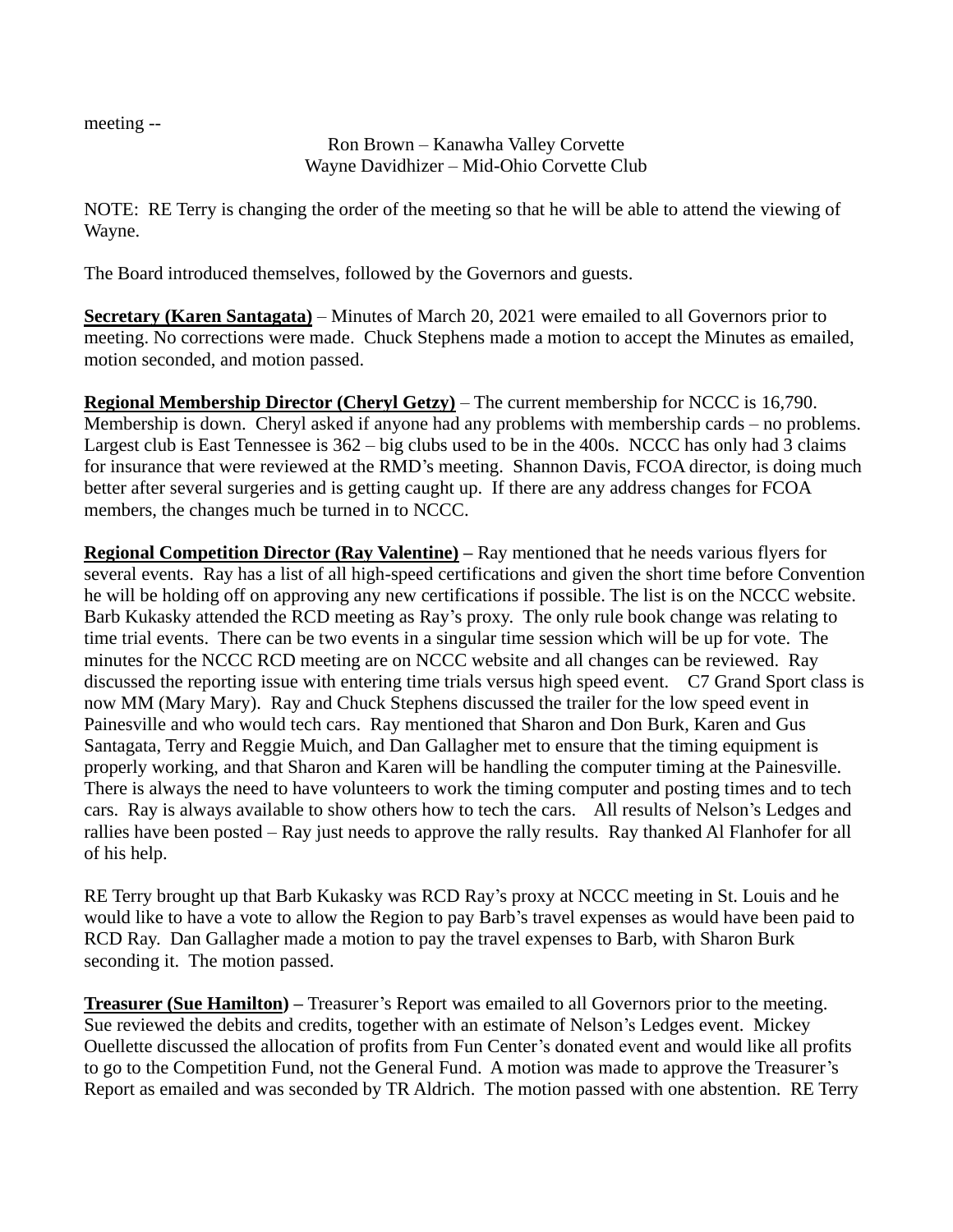asked Micky Oullette (Fun Center) to clarify that her Club elects to abstain from voting due to the fact that nothing is being donated to a charity at this time.

**Finance/Budget Committee** – Treasurer Sue said that the budget is still on track.

**Hall of Fame Committee –** Mickey Oullette mentioned that nominations are open as of May 22 and will close at the next meeting in September 2021. Mickey discussed that 2022 is the 30<sup>th</sup> year of Hall of Fame inductees.

**2021 Banquet** – Banquet Chairperson Barb Kukasky discussed the 2021 Banquet will be at The Galaxy on March 5, 2022. It will be hosted by EOR and all clubs are asked to help. The hospitality room will be at the Comfort Inn next door to The Galaxy. Sue Hamilton worked with The Galaxy and they are duplicating our contract for 2021 which was cancelled due to the pandemic. The Galaxy has been great to work with. If there is a club who would like to volunteer to host the 2023 Banquet, now is the time to step up.

**Dates to Save** – 2021 Banquet will be March 5, 2022 (Galaxy); Chili Cook Off will be October 23, 2021 (Amish Door).

**By-Laws - Committee** – Mickey Oullette does not have any changes to the ByLaws. There is a change will be the location of the guidelines for nominations for the Hall of Fame. The guidelines will be located on the "Forms" page on the EOR website only – not on the Standard Operating Procedures page. Chuck Stephens made a motion, with a second by Al Flanhofer to make the change of the location of the Hall of Fame guidelines. The motion passed. Mickey is going to include on the EOR website blank documents for a change to the bylaws and the standard operating procedures to alleviate having to go the NCCC website.

**Regional Executive (Terry Muich**) – RE Terry discussed the update of NCCC to the renewal date for membership. Currently, it is December 15 and the suggestion was to change it to November 1. A region is allowed to change the date if it wishes. Mickey Oullette already sent out an update to the Bylaws changing the date of payment of dues. There was further discussion about the change of dates. The REs are discussing the elimination of the NCCC region patches when someone joins, and it has been taken back to the RCDs. Deb Murphy brought up that no place in the Bylaws or Standing Rules of NCCC is there mention of how to disperse funds when a club is dissolved. There was a committee set up to review and possibly put something in writing. With nothing going on in 2020, everyone is trying to get things rolling again. Committee minutes went out and will be posted to the NCCC website.

**Convention Quilts Raffle** - RE Terry mentioned that he did sell some tickets for the quilt raffles at the national Governors meeting. Mickey talked about when she will be in attendance at the Convention and also posting information on NCCC Facebook page.

**Region Nominations** – The positions of Regional Executive and Treasurer are up for election for the two-year term covering 2022-2023. Nominations will open on today, May 22, 2021, and will stay open until September 10, 2021, which is 15 days before our third meeting. Voting will take place on September 25, 2021. Barb Kukasky nominated Terry Muich for Regional Executive and he graciously accepted. Dan Gallagher nominated Sue Hamilton for Treasurer and she graciously accepted. The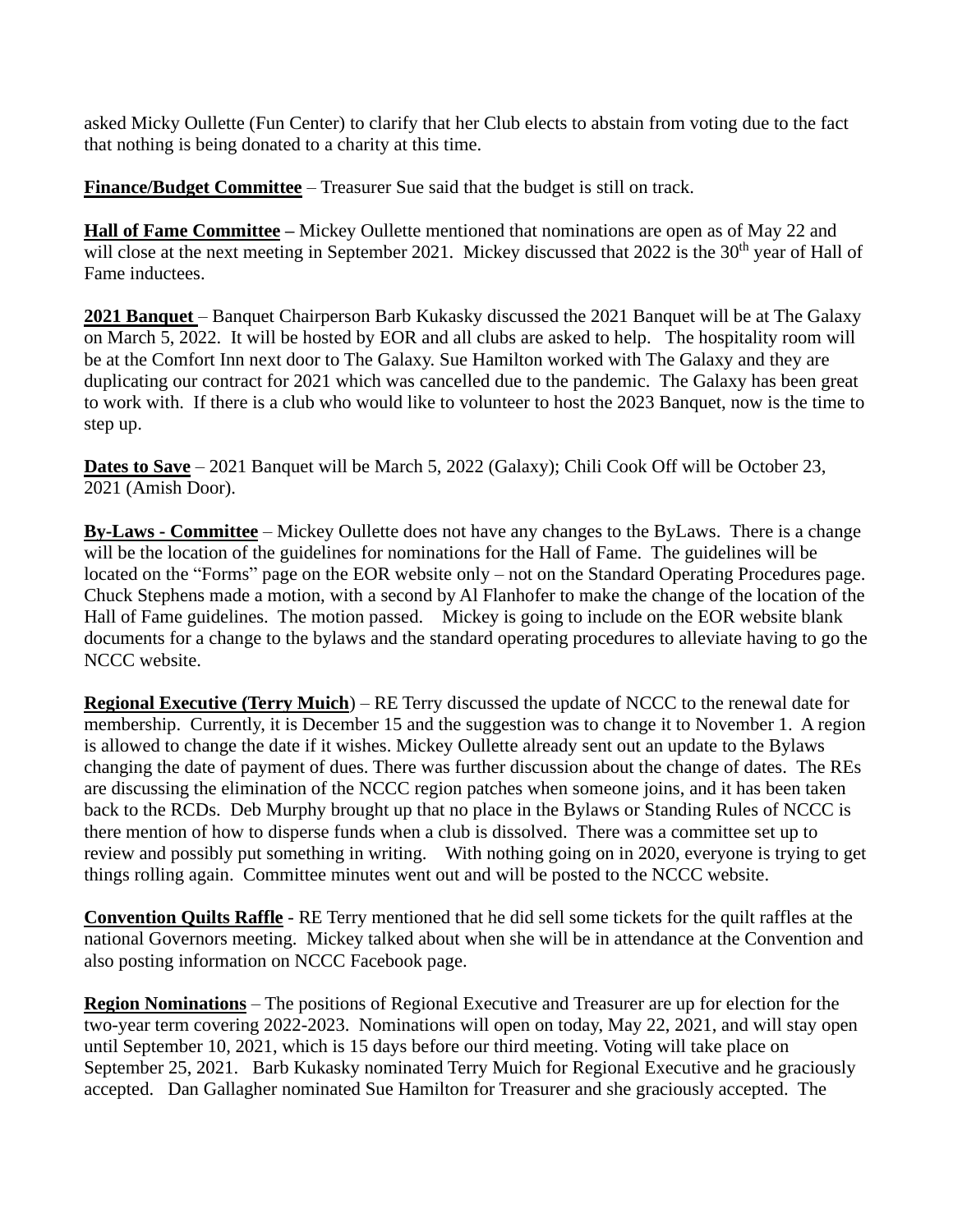officers will take over preliminarily at that time.

**Track X IV** -- Track X IV is scheduled for September 29 (Wednesday) and September 30 (Thursday), 2021 at the National Corvette Museum track. The Track is holding our deposit and all the prices as they had agreed to for the prior event scheduled for 2020. The first Track X was for EOR only and there was no charge because of the Region's credit at the NCM. The normal cost for 5 laps at NCM is \$499 per four hours on the track. RE Terry will contact the hotel to ensure that the hotel is holding the rooms and at the same rate as was agreed on for 2020. Discussion was had about opening the event up to non-NCCC members or outside of EOR as it is a non-sanctioned event keeping in mind the limit of drivers (80 car limit per day, 40 to break even). Dan Gallagher compared the event at Nelson's Ledges and that non-NCCC individuals (e.g., SCCA) are willing to spend money to enjoy their cars. Ray Valentine mentioned that if we open it up, we may draw new members. NCM rules and regulations apply as we are simply renting the track and accepts NCCC's national insurance. This is a lead/follow event controlled by NCM. In the past, NCM has requested that everyone wear a helmet. Everyone signs the waivers of both NCCC and NCM. Non-NCCC members are not covered by NCCC insurance for anything at any event. The cost is \$270 for 2 days per driver and 2 days only. Terry discussed listing events on motorsports.org and the option of them collecting registration fees (5½% fee per registration). It is also an advertising mechanism for our events. Sue Hamilton stated that they are great to work with and they are able to accept credit cards. It is not cost effective for EOR to accept credit cards as we do not have the volume of events. Ted Vannelli suggested if non-Corvettes are invited to run that there be language added to the flyer that everyone is required to wear a helmet. Al Flanhofer suggested that the event be a Corvette event only – either NCCC members or non-NCCC members. Peggy Quine brought up the responsibility of teching the cars. Ray Valentine then discussed the concept that the owner who signs the tech sheet is the responsible person – not the Club, the region or NCCC. If there are any questions about classing or safety, then a car can be re-teched at any time. A car not put into the right class can be disputed at any time. Terry discussed the NCCC tech sheet and that it only has the owner's signature and that the owner is saying that the car is safe, with continued discussion about various aspects of teching. At the end of the discussion, the event will be opened up to Corvette only – either NCCC members or non-NCCC members.

A break was taken around 10:30 a.m. and the meeting restarted around 11:10 a.m.

**2021 Convention** - Al Flanhofer and Dan Gallagher discussed the updates for the Convention. Al discussed the publishing of the Convention magazine and it is currently being reviewed by the Chairpersons and Governors. The schedule is an ongoing project – it is still being tweaked. All registrants will get a registration packet with a goodie bag which will include the magazine and parking stickers. All events are on the NCCC website under Competition. Chairpersons are going to have to expedite the result spreadsheets to Walt Jenkins on a flash drive either that night or the next morning. Discussion was had about access to a computer by the chairpersons at the business center of the hotel. Shari Gray is the Corvette Mall Chairperson and is responsible for setting the hours. There is a wedding on Saturday afternoon/evening, and we are going to be crunched for set up time. Everything will be able to be stored in a conference room, including decorations and door prizes. Dan Gallagher discussed the speed events. The time trials have approximately 72 people signed up; a little over 100 for low speeds; approximately 30-35 signed up for each of the drag racing events. Those participating in the time trials on Tuesday are getting a lot of extra time on the track. Everybody will be showing up in the morning for the driver's meeting and that will be an all-day event for those participating. For the low speed, that is